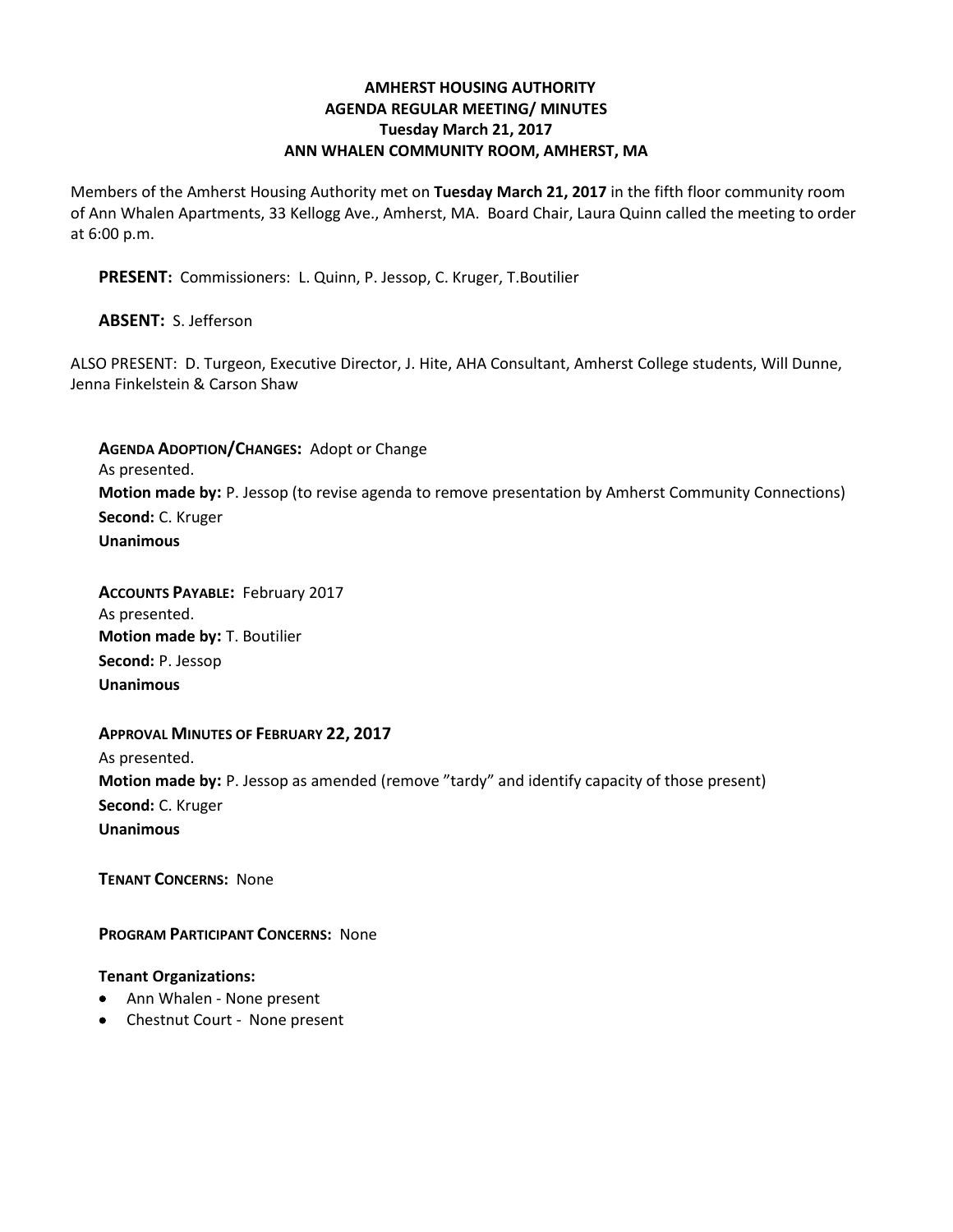**NEW BUSINESS:**

## **1. Approval of Change Order #2 Tamarack Bath Rehab Project in the amount of \$3,040.23.**

MOVE: To approve Change Order #2 for the 40 Tamarack Drive Unit Rehabilitation project, by increasing the contract amount by \$3040.23, said Change Order to cover costs for all additional/unforeseen work that was performed by the Contractor in order to install the existing Forced Hot-Water (F.H.W.) heating system.

\_\_\_\_\_\_\_\_\_\_\_\_\_\_\_\_\_\_\_\_\_\_\_\_\_\_\_\_\_\_\_\_\_\_\_\_\_\_\_\_\_\_\_\_\_\_\_\_\_\_\_\_\_\_\_\_\_\_\_\_\_\_\_\_\_\_\_\_\_\_\_\_\_\_\_\_\_\_\_\_\_\_\_\_\_\_\_\_\_\_\_\_ \_\_\_\_\_\_\_\_\_\_\_\_\_\_\_\_\_\_\_\_\_\_\_\_\_\_\_\_\_\_\_\_\_\_\_\_\_\_\_\_\_\_\_\_\_\_\_\_\_\_\_\_\_\_\_\_\_\_\_\_\_\_\_\_\_\_\_\_\_\_\_\_\_\_\_\_\_\_\_\_\_\_\_\_\_\_\_\_\_\_\_\_

During Construction, the F.H.W. system had been disconnected and stored for several months, and further to authorize the Executive Director to take all actions necessary and proper to execute said Change Order.

**Motion made by:** P. Jessop **Second:** C. Kruger **Unanimous**

## **2. Approval of Certificate of Completion Tamarack Bath Rehab**

MOVE: To approve the Certificate of Substantial Completion for the Tamarack Bathroom Project for all work performed by the Contractor (less punch-list items), and triggers the start date of the warrantee period.

\_\_\_\_\_\_\_\_\_\_\_\_\_\_\_\_\_\_\_\_\_\_\_\_\_\_\_\_\_\_\_\_\_\_\_\_\_\_\_\_\_\_\_\_\_\_\_\_\_\_\_\_\_\_\_\_\_\_\_\_\_\_\_\_\_\_\_\_\_\_\_\_\_\_\_\_\_\_\_\_\_\_\_\_\_\_\_\_\_\_\_\_ \_\_\_\_\_\_\_\_\_\_\_\_\_\_\_\_\_\_\_\_\_\_\_\_\_\_\_\_\_\_\_\_\_\_\_\_\_\_\_\_\_\_\_\_\_\_\_\_\_\_\_\_\_\_\_\_\_\_\_\_\_\_\_\_\_\_\_\_\_\_\_\_\_\_\_\_\_\_\_\_\_\_\_\_\_\_\_\_\_\_\_\_

**Motion made by:** P. Jessop – as read **Second:** C. Kruger **Unanimous**

# **3. Approval of Change Order #1 JE Renovation Project in the amount of \$8,372.12**

\_\_\_\_\_\_\_\_\_\_\_\_\_\_\_\_\_\_\_\_\_\_\_\_\_\_\_\_\_\_\_\_\_\_\_\_\_\_\_\_\_\_\_\_\_\_\_\_\_\_\_\_\_\_\_\_\_\_\_\_\_\_\_\_\_\_\_\_\_\_\_\_\_\_\_\_\_\_\_\_\_\_\_\_\_\_\_\_\_\_\_\_ \_\_\_\_\_\_\_\_\_\_\_\_\_\_\_\_\_\_\_\_\_\_\_\_\_\_\_\_\_\_\_\_\_\_\_\_\_\_\_\_\_\_\_\_\_\_\_\_\_\_\_\_\_\_\_\_\_\_\_\_\_\_\_\_\_\_\_\_\_\_\_\_\_\_\_\_\_\_\_\_\_\_\_\_\_\_\_\_\_\_\_\_

MOVE: To approve Jean Elder Renovation Project Change Order #1 **-** \$8,372.12 Change Order covers all work associated with nine (9) approved Proposed Change Order (PCO), (seven add items and two credit items). PCO items include: sub-flooring, finish flooring, asbestos abatement and plumbing changes.

**Motion made by:** C. Kruger **Second:** P. Jessop **Unanimous**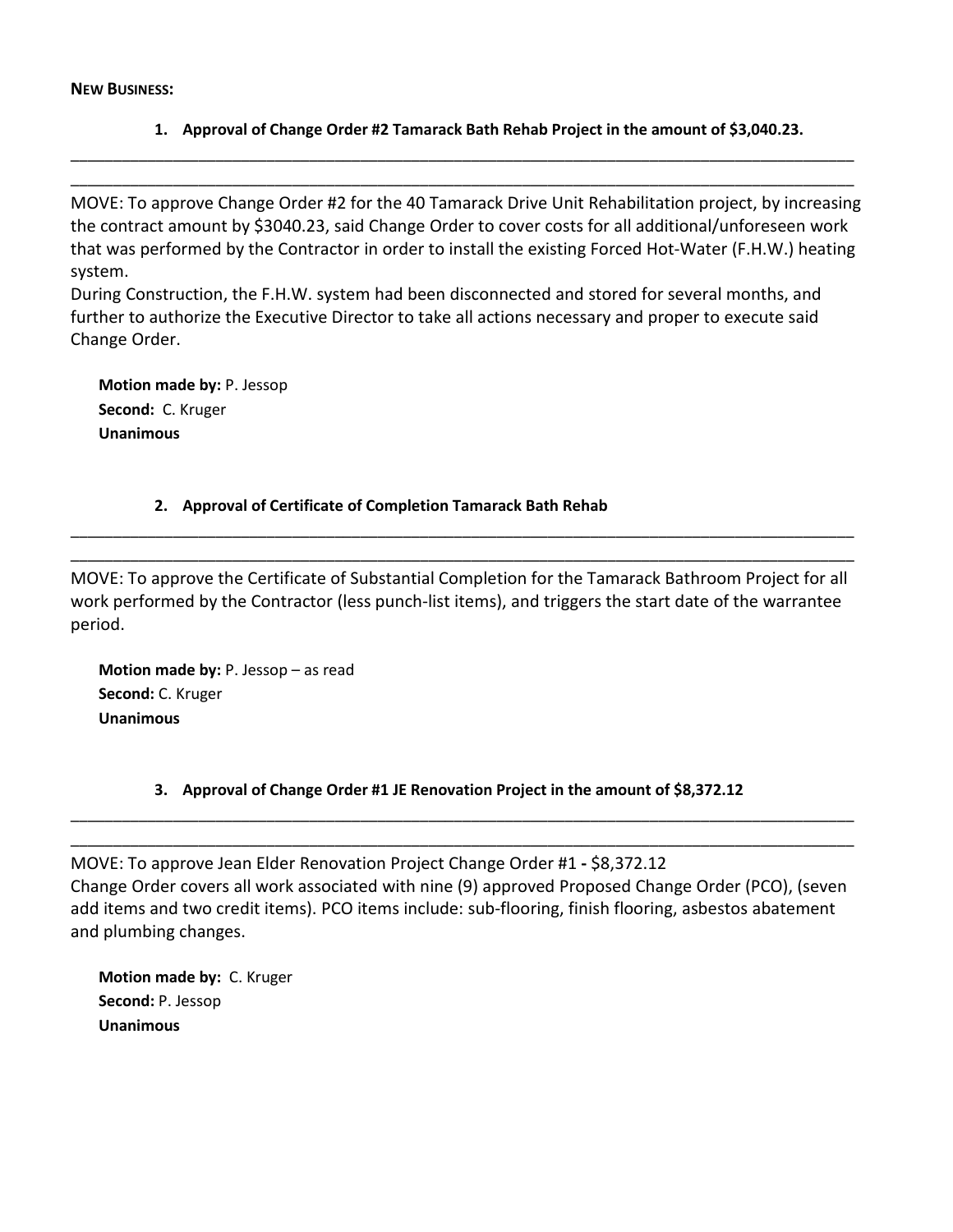\_\_\_\_\_\_\_\_\_\_\_\_\_\_\_\_\_\_\_\_\_\_\_\_\_\_\_\_\_\_\_\_\_\_\_\_\_\_\_\_\_\_\_\_\_\_\_\_\_\_\_\_\_\_\_\_\_\_\_\_\_\_\_\_\_\_\_\_\_\_\_\_\_\_\_\_\_\_\_\_\_\_\_\_\_\_\_\_\_\_\_\_ \_\_\_\_\_\_\_\_\_\_\_\_\_\_\_\_\_\_\_\_\_\_\_\_\_\_\_\_\_\_\_\_\_\_\_\_\_\_\_\_\_\_\_\_\_\_\_\_\_\_\_\_\_\_\_\_\_\_\_\_\_\_\_\_\_\_\_\_\_\_\_\_\_\_\_\_\_\_\_\_\_\_\_\_\_\_\_\_\_\_\_\_

# **RESOLUTION # 2017-11 APPROVAL OF CAPITAL IMPROVEMENT PLAN**

**WHEREAS:** the Amherst Housing Authority owns and manages State-Aided Public Housing programs and participates in the State's Capital Improvement Program; and

**WHEREAS**: the Authority wishes to amend and approve its Fiscal Year 2018, 5-Year Capital Improvement Plan, which includes 2 additional projects;

**THEREFORE BE IT RESOLVED:** that the Board of Commissioners of the Amherst Housing Authority does hereby amend its FY-18 by including projects to Chestnut Court for exterior painting and repairs and to Ann Whalen for building study of west stairwell, and approves its revised Capital Improvement Plan; and further

**BE IT RESOLVED**: that the Executive Director is authorized to take all actions necessary and proper to submit the revised Capital Improvement Plan to the Department of Housing & Community Development; and

**FURTHER**, that this Resolution shall take effect immediately.

**Motion made by:** C. Kruger, as read **Second:** P. Jessop **Opposed:** T. Boutilier. Ms. Boutilier wanted it reflected in the minutes that she would follow-up with DHCD regarding process.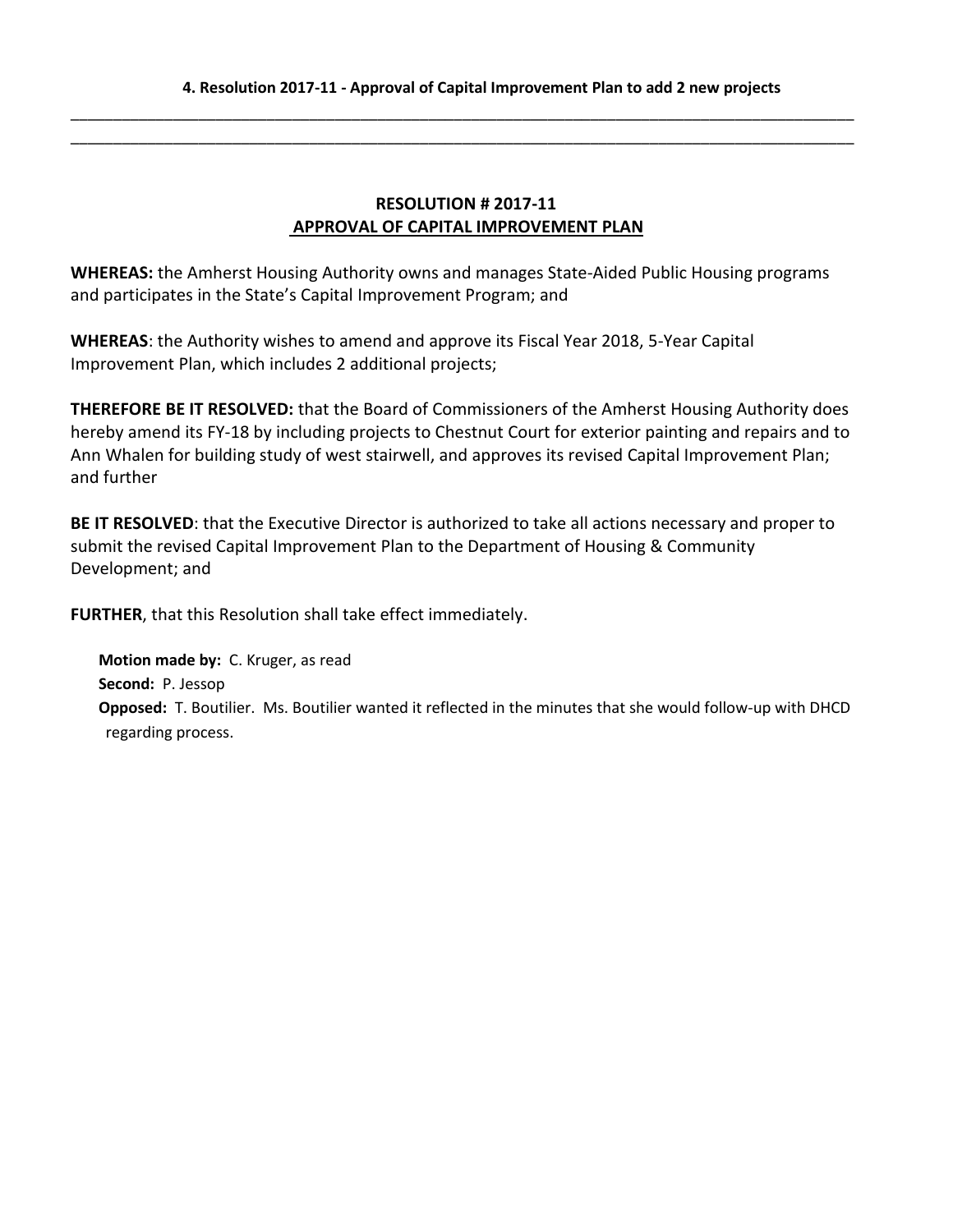### **4. Resolution 2017-12 - Approval of Procurement Policy**

# **RESOLUTION # 2017-12 APPROVAL OF PROCUREMENT POLICY**

\_\_\_\_\_\_\_\_\_\_\_\_\_\_\_\_\_\_\_\_\_\_\_\_\_\_\_\_\_\_\_\_\_\_\_\_\_\_\_\_\_\_\_\_\_\_\_\_\_\_\_\_\_\_\_\_\_\_\_\_\_\_\_\_\_\_\_\_\_\_\_\_\_\_\_\_\_\_\_\_\_\_\_\_\_\_\_\_\_\_\_\_ \_\_\_\_\_\_\_\_\_\_\_\_\_\_\_\_\_\_\_\_\_\_\_\_\_\_\_\_\_\_\_\_\_\_\_\_\_\_\_\_\_\_\_\_\_\_\_\_\_\_\_\_\_\_\_\_\_\_\_\_\_\_\_\_\_\_\_\_\_\_\_\_\_\_\_\_\_\_\_\_\_\_\_\_\_\_\_\_\_\_\_\_

**WHEREAS:** the Amherst Housing Authority owns and manages Public Housing funded, in part, by subsidies and grants provided by the state and Federal governments, and

**WHEREAS:** the Authority seeks to expend these funds in a manner that complies with Federal Procurement guidelines described at 24 CFR Part 85, and applicable State Procurement Laws described at MGL Chapters 7, 30, 30B, and 149, and

**WHEREAS**: the Authority desires to amend its procurement policies by adopting a Unified Procurement Policy that complies with both state and Federal law, and

**WHEREAS:** the Authority seeks to adopt the higher purchasing thresholds allowed by recent changes in State Law, while establishing local rules regarding contract reporting and approval by the Board of Commissioners,

**THEREFORE BE IT RESOLVED:** that the Board of Commissioners of the Amherst Housing Authority does hereby adopt a Unified Procurement Policy, which shall be attached to the official Minutes of this Meeting; and

**FURTHER**, that this Resolution shall take effect immediately.

**Motion made by:** P. Jessop **Second:** C. Kruger **Unanimous**

**5. Certification of Lead Compliance Motion made by:** C. Kruger **Second:** P. Jessop Unanimous

**6. Discussion of Audit Review:** D. Turgeon addressed the Board with regards to suggestions made by the auditors to update three policies; Capitalization, Investment and Procurement. All three policies complete and Board approved.